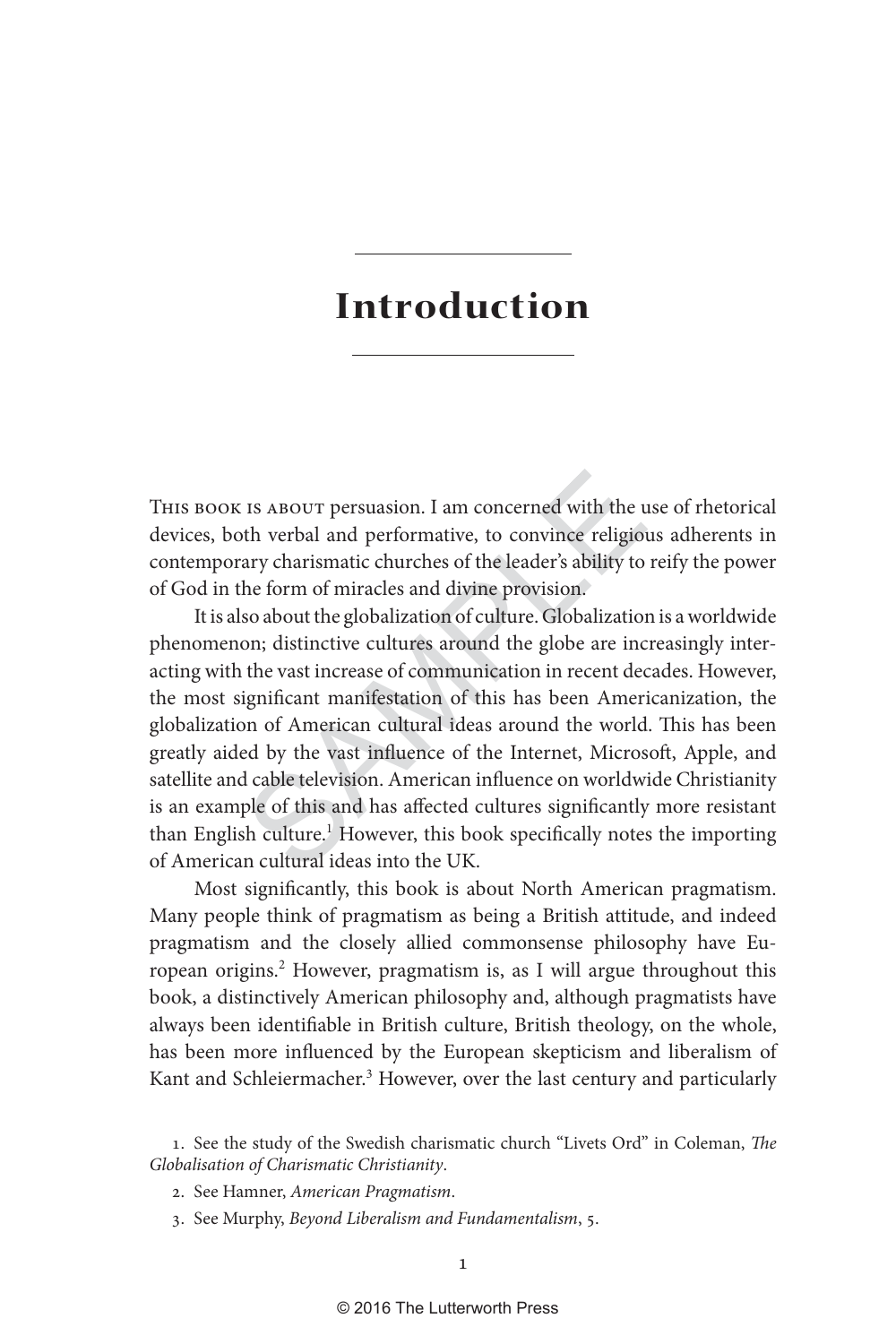since the 1960s, American pragmatism has had an increasing influence on English evangelicals, especially over those naturally disposed to this way of thinking. 4

Contemporary English evangelical revivalist Christians are looking for a religion that works with results that confirm their faith. The embracing of a pragmatic approach to religion by leaders and adherents alike is the interconnecting thread that runs throughout this book. American culture is being beamed into our living rooms and uncritically absorbed by those watching television and surfing the net, but my primary interest is the way Christian praxis is being molded by those who are persuaded by, and enthusiastic about, ideas they have picked up from their contacts with American Christians.

Only a few years ago, at a meeting of Anglican revivalist leaders, I noted with interest that one vicar was happy to admit that his preaching and praxis were influenced significantly by his uncritical viewing of God TV and other American revival channels available on Sky.

rest that one vicar was happy to admit that his proprieted significantly by his uncritical viewing<br>rican revival channels available on Sky.<br>eminiscent of an earlier study, Stephen Pattison<br>*anagers*,<sup>5</sup> that first awakened This is reminiscent of an earlier study, Stephen Pattison's book *The*  Faith of the Managers,<sup>5</sup> that first awakened my interest in the importing of American cultural ideas. This book, together with his earlier essay "Mystical management" (1991),<sup>6</sup> are a fascinating attempt to make a theological analysis of modern management. "Mystical Management" sets out Pattison's view that "the new managers are deeply involved in religious activity . . . indeed a religious activity which has close analogies with charismatic evangelical Christianity,"<sup>7</sup> of which, to a large extent, they are unaware. To him, this is most obvious in the religious language used by managers, e.g., "vision," "mission statements," "doom scenarios," and so on.<sup>8</sup> He is concerned that managers ought to become aware of the religious nature of management language and ideas and apply to their "faith" some of the critical spirit that theologians have applied to religious belief. 9

Pattison significantly develops this thesis in his book *The Faith of the Managers*, in which he fleshes out his arguments and, towards the end of the book, applies his thinking to the introduction of managerial theories and practices into the life of the church.

- 4. See Warner, *Reinventing English Evangelicalism* .
- 5. Pattison, *The Faith of the Managers* .
- 6. Pattison, "Mystical Management."
- 7. Ibid., 17.
- 8. Ibid., 23.
- 9. Ibid., 18, 25.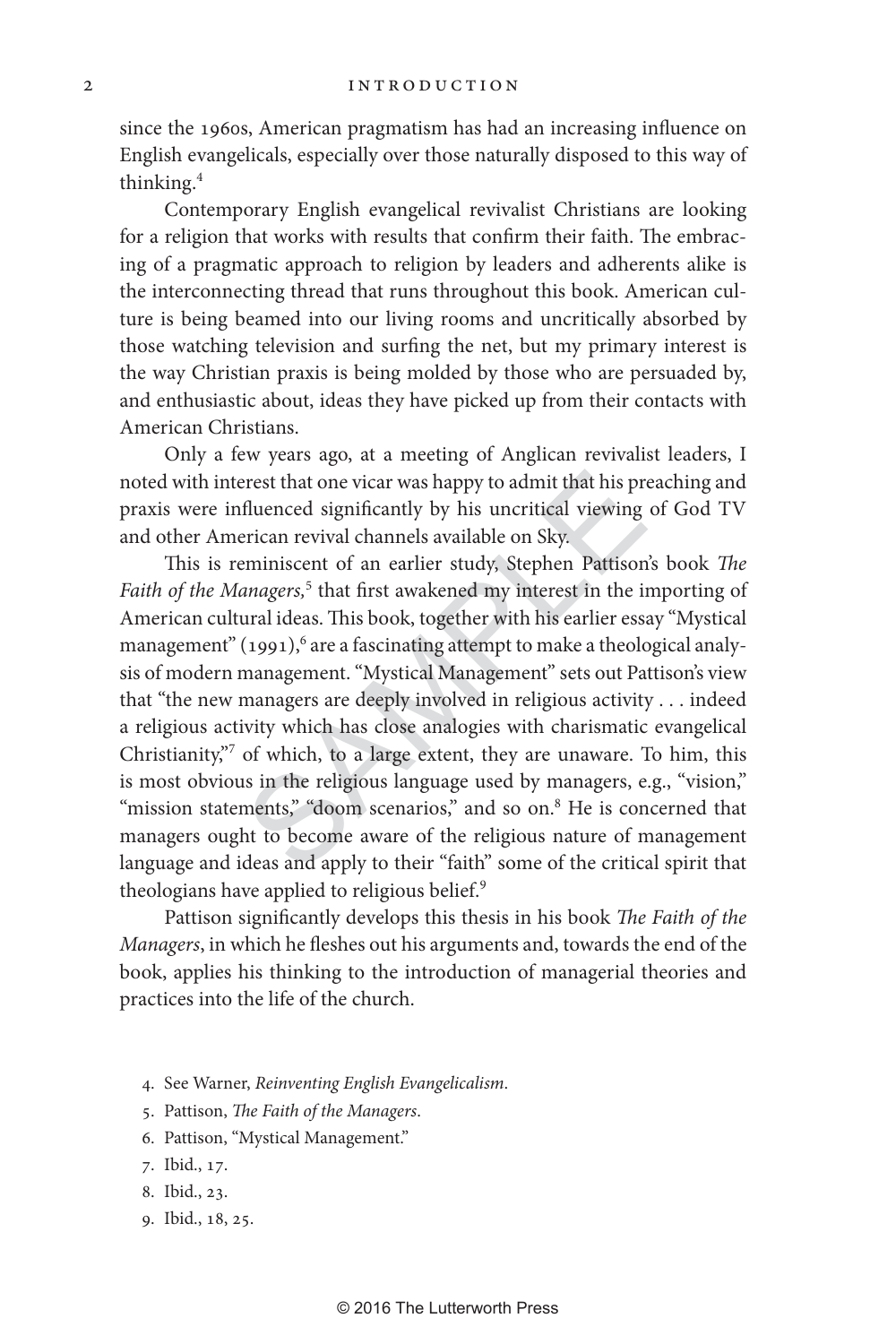In the coda at the end of the book entitled *An Essay on Management to Its Religious Admirers*,<sup>10</sup> Pattison refers to a Church of England report,<sup>11</sup> which is critical of the "pick and mix" approach of postmodern faith that replaces traditional Christianity with beliefs and practices from all sorts of religious systems. He then comments,

It may seem ironic, therefore, that the churches themselves are apparently unconcerned about importing ideas and practices from management, which can itself be seen as a kind of religion.<sup>12</sup>

ray, and importantly for this book, is the importes into the English church, through contempor<br>These ideas and practices, I argue, originate in the neircan mind-science cults,  $^{14}$  and indeed the dist<br>nt in which they d The application of management to the church might well concern those who are alerted to what Pattison says appears to be the origin of many of its concepts in fundamentalist North American sectarianism.13 In a similar way, and importantly for this book, is the importation of ideas and practices into the English church, through contemporary evangelical revivalism. These ideas and practices, I argue, originate in the nineteenthcentury American mind-science cults,<sup>14</sup> and indeed the distinctive cultural environment in which they developed. For the sake of clarity, I understand the term cult in this context in a similar way to Braden who writes:

By the term "cult" I mean nothing derogatory to any group so classified. A cult, as I define it, is any religious group which differs significantly in some one or more respects as to belief or practice, from those religious groups which are regarded as normative expressions of religion in our total culture.<sup>15</sup>

Interestingly, the material that is increasingly influencing some leaders in the church in England today is saturated with late capitalist positive American thinking. For example, Peter Brierley's book *God's Questions*<sup>16</sup> makes uncritical reference throughout to American self-help and management books and articles.

10. Pattison, *The Faith of the Managers*, 157–66.

11. The Church of England Board of Mission, *The Search for Faith and the Witness of the Church*.

- 12. Pattison, *The Faith of the Managers*, 159.
- 13. Ibid., 35.

14. In using the term mind-science cults I mean particularly "New Thought" originating in the teaching of Phineas P. Quimby, Warren Felt Evans, and others and also Mary Baker Eddy's "Christian Science." The use of the term "cult" to refer to these movements has been defended by a number of scholars working in this area, e.g., Mc-Connell, *A Different Gospel*, 15–20.

15. Braden, *These Also Believe*, xii.

16. Brierley, *God's Questions* .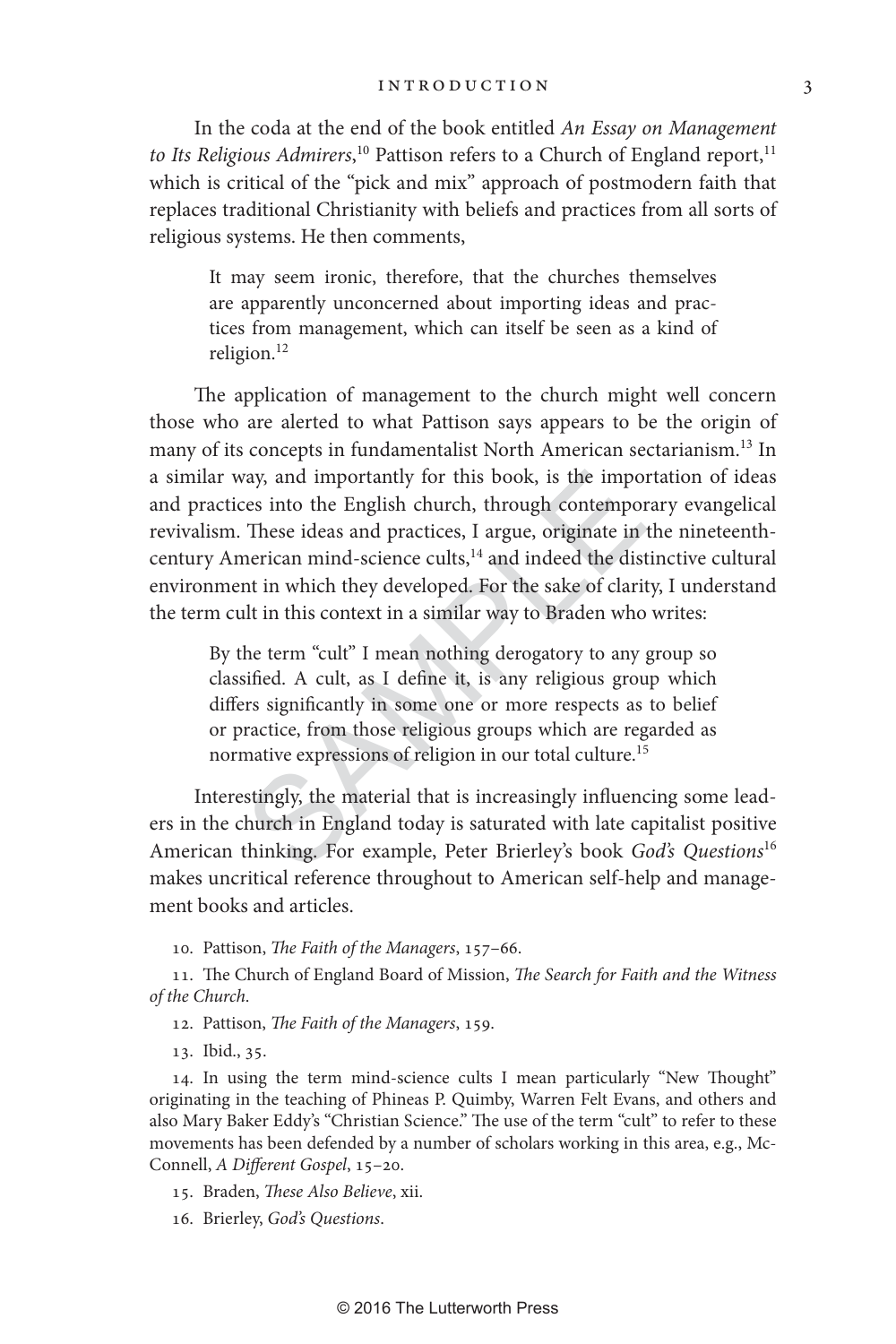## **Stimulus for This Study**

For fifteen years, I was Vicar of St. Philip & St. James, Chatham, in the Diocese of Rochester in the Church of England.17 Pip & Jim's, as the church has been affectionately known for many years, has been consciously evangelical since the 1960s; and during the twenty-three-year incumbency of my predecessor, Ken Gardiner, it became one of the leading renewal/revivalist churches in the diocese.<sup>18</sup> For at least the first ten years of my ministry at St. Philip & St. James, I sought to maintain and develop this revivalist emphasis.<sup>19</sup> However, during the 1990s and into the next decade, the longstanding evangelical and renewal ethos of the church attracted a significant number of "refugees" from other local revivalist churches, where there had been disenchantment and even allegations of abuse. I myself became more and more critical of the rhetoric and practices that were widespread in the movement.20 I felt uneasy about allegations of psychological, financial, and even physical abuse towards the refugees from their former leaders.

English revivalist evangelicalism in the early years of the twenty-first century has many disillusioned adherents. This study was stimulated by my pastoral relationship with some of the local "refugees" I encountered. Many of these individuals were attracted by the way their former churches presented themselves, and some were initially very happy and excited by

17 From May 1994 to November 2009.

cal of the rhetoric and practices that were widespect that were widespect the vertex and bout allegations of psychological, first<br>buse towards the refugees from their former lead<br>evivalist evangelicalism in the early years 18 My predecessor, Canon Ken Gardiner, led the church into the charismatic movement from the beginning of his ministry at St. Philip & St. James, Chatham, starting in 1970. Ken's experience of "charismatic renewal" as it is known began during his first curacy at Holy Trinity Sydenham (1963–67). Ken's active leadership in the diocesan renewal group and, to an extent, his role as a diocesan advisor on the paranormal made him well known among charismatic evangelical Christians of all denominations, both in the Chatham area and further afield. Ken managed to lead the church in renewal while keeping the church firmly in the Anglican fold. His faithful service in these roles and as the Rural Dean of Rochester was formally recognized by the Bishop of Rochester when he was made an honorary Canon of the Cathedral in 1988.

19 My own background had been in charismatic renewal, both in my curacy at St. Peter & St. Paul, Tonbridge, and before ordination training at St. Mary's Rushden, Northamptonshire. During my time at St. Philip & St. James, Chatham, I visited the Toronto Airport Christian Fellowship (January 1996) and regularly attended New Wine, and for two years attended New Frontiers International's Stoneleigh Bible Week.

20 I became increasingly critical of fresh "moves of God" and words from the Lord to keep charismatic Christians "happy." After the Toronto blessing, people were encouraged to go to the Pensacola Revival. Medway churches had a visit from Ed Silvoso, a charismatic Argentinean evangelist, and recently people were even attracted by the strange and distinctly neo-Gnostic miracle ministry of Todd Bentley and the Lakeland Revival. I later became aware that this sort of activity might well be stimulated by fear of the rise of secularization. See Warner, *Reinventing English Evangelicalism* .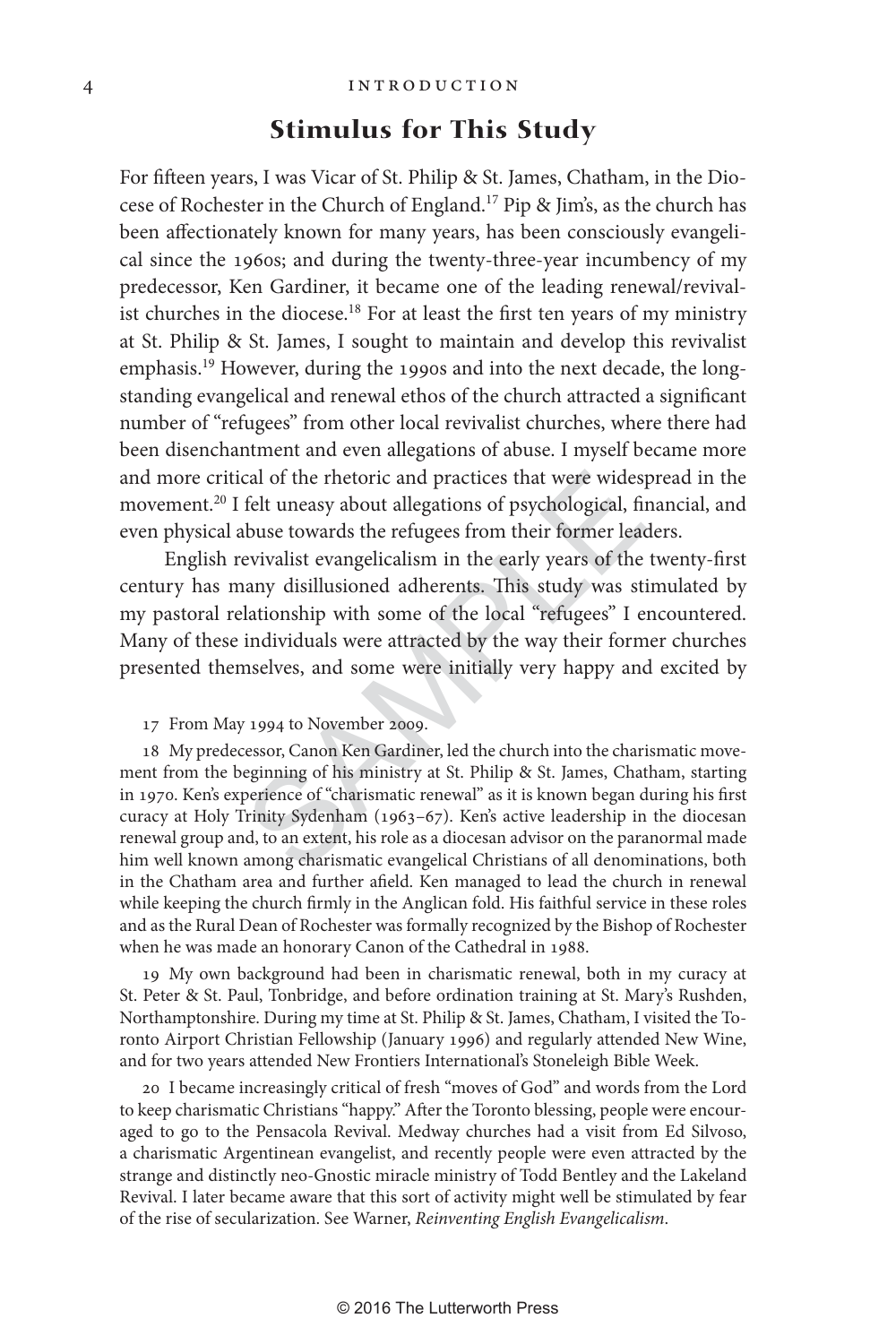the vision of church presented. However, in time, for most there has been a realization that the rhetoric of their former church leaders and churches did not produce what it had promised.

In churches from what is known as the Health, Wealth, and Prosperity Movement  $(HWPM)<sup>21</sup>$  it is common for people to be taught that, if they have enough faith and follow simple steps, or consistently apply specific principles to their lives, they will never be sick or poor but will be healed of all their diseases and will never be in financial want. Of course, many find that certainly, as far as they can see, this does not work. Although they have devoutly and obediently followed their churches' teaching, they have still remained sick or poor.

came clear, in conversation with one of these peoptrom of charismatic religion that "works" and b<br>her life questions. She left looking for deeper und<br>of the principles that, if applied to her life, wordiate experience of G As well as welcoming people as refugees from these churches, we also had members leave St. Philip & St. James to join Colin Urquhart's Kingdom Faith. It became clear, in conversation with one of these people, that she was seeking a form of charismatic religion that "works" and brings definitive answers to her life questions. She left looking for deeper understanding and knowledge of the principles that, if applied to her life, would bring her a more immediate experience of God's presence and power.

## **Case Studies**

In this book, I intend to consider three representative examples of "faith ministries" that were active in the South East of England during my time at St. Philip and St. James, and which had a significant impact upon members of our church. They are:

## Michael Reid

Until 2008, Reid was the leader of Peniel Church, an independent Pentecostal church in Brentwood, Essex, which had a University College (linked to Oral Roberts University), a school, and even a financial advice company offering financial products to its members.<sup>22</sup>

My awareness of this church grew out of my pastoral relationship with a man who has been a member at St. Philip & St. James for many years. In 1989,<sup>23</sup> his wife started to go to midweek meetings at Peniel and then Sun-

21 I will use this acronym throughout the book.

22. In 2008, Reid resigned as Pastor of Peniel Church after allegations of an eight-year affair with the choir leader.

23. This incident occurred during my predecessor's incumbency and the information comes from interviews with the couple's son and Canon Ken Gardiner.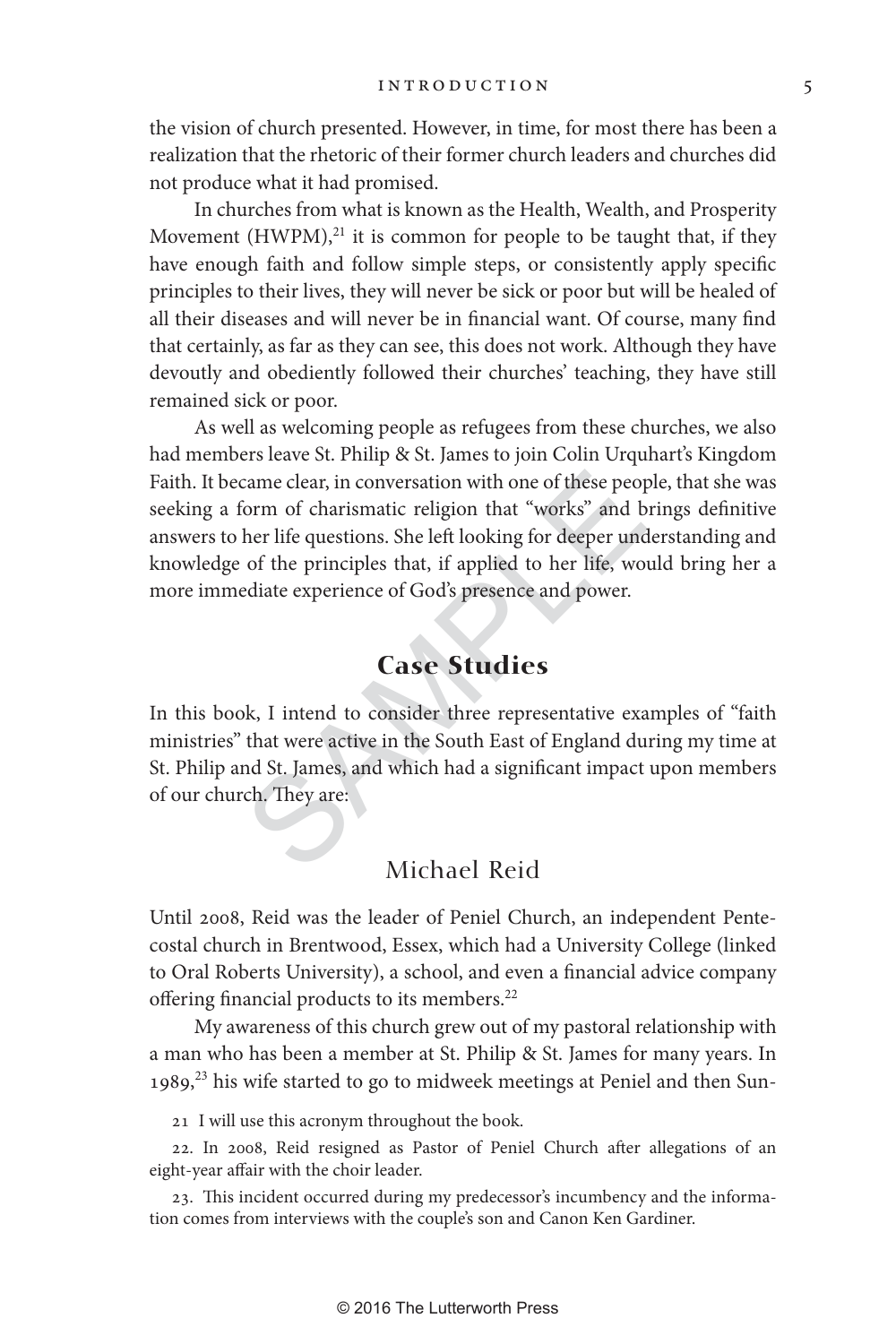day services, attracted by the life of the church and the teaching of Michael Reid. In 1992, she went on holiday with the church. The following year she went on a similar holiday with the church from which she did not return. She and her husband have been separated ever since, and they have recently divorced. Their three sons all moved to Brentwood with her and became involved in the church. All of the sons eventually became disenchanted with the church, and one of them returned (in 2002) to live with his father and attend St. Philip & St. James. It was at his wedding in 2006 that I met a number of disenchanted past and present members of the church. I have attended Peniel since Reid's departure, but most of my information comes from videos of Reid's ministry,<sup>24</sup> teaching found in his books and publications, and interviews with key individuals.

# Colin Urquhart

Urquhart is the leader of Kingdom Faith, a denomination or group of churches situated across the UK. Kingdom Faith has its own Bible teaching training college, known as Roffey Place,<sup>25</sup> and runs its annual Faith Camp, similar in style to New Wine or Spring Harvest.

Most of my information comes from Urquhart's numerous books and his biographies, but also publications, tapes, videos,<sup>26</sup> and sermons from the church and Roffey Place.

Colin Urquhart<br>
ne leader of Kingdom Faith, a denomination of<br>
red across the UK. Kingdom Faith has its own Bile,<br>
e, known as Roffey Place,<sup>25</sup> and runs its annual I<br>
to New Wine or Spring Harvest.<br>
my information comes Some of my information about the ministry comes from informal discussions with two former members of St. Philip & St. James, who have attended the college and ended up working for Kingdom Faith. I have also visited the college and the organization's main church known as The National Revival Centre.

## Jerry Savelle

Savelle is an American, closely associated with Kenneth Copeland. Copeland might be considered to be the leading figure of the HWPM worldwide, and Savelle preaches and communicates the ideas he has learned from him. Savelle has an international ministry with UK offices in Monmouthshire, Wales, but has had a significant influence on churches in the South-East of

24. Many of Reid's miracles and key sermons are, at time of writing, available on websites such as YouTube.

25. Roffey Place is the Kingdom Faith training college situated on the Old Crawley Road, Horsham, West Sussex.

26 Videos of Urquhart's ministry are, at time or writing, available from the internet.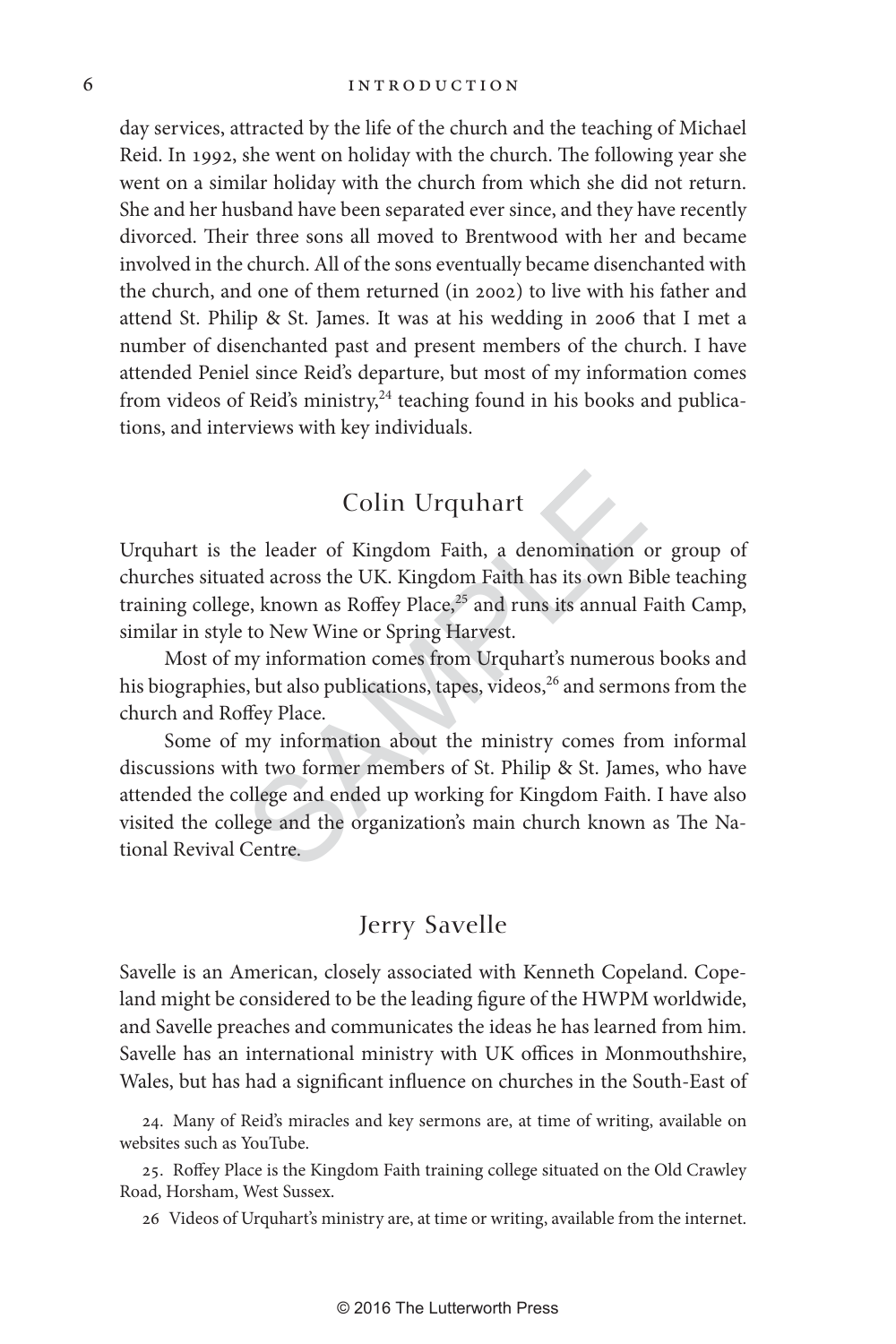England. The main focus of my encounter with Savelle is his influence on the ministry of the pastor of an independent Pentecostal church in Medway. Towards the end of the ministry of this particular pastor, I encountered a number of refugees from the church, some of whom now attend St. Philip & St. James. Others have moved to more mainstream denominational churches in the Medway area. I also visited the Hillsongs church in London, when Savelle was preaching there. My information about the Chatham church, its ministry, and Savelle come from interviews, taped sermons, videos,<sup>27</sup> and publications by Savelle.

The main research questions of this book are:

What social and theological construction of reality, and what factors or reasons, make these ministries appealing to people, and what is the true nature of what these ministries offer?

My rhetorical analysis of the case studies raised further questions namely:

Are there certain types of people who are attracted to the claims of Faith teachers such as my case studies?

Can I discover reasons that people are persuaded by these teachers other than they believe them to be biblically correct?

What gives teachers of this sort so much charisma?

Why are some people enchanted but then disenchanted by these ministries, and what sort of ecclesial environment facilitates this?

In the true nature of what these ministries offer:<br>cal analysis of the case studies raised further ques<br>nere certain types of people who are attracted to th<br>the teachers such as my case studies?<br>discover reasons that peopl What can we learn from the nature of the churches involved, and how are they different to mainstream churches?

What accounts for the belief that giving money will result in receiving even more in return?

Why do people continue to believe these ministries when clearly there are people who remain unhealed and still poor?

Are there socio-economic reasons that people are drawn to these churches?

Providing possible answers to the above questions should help the wider church understand why there might be refugees from these ministries, and how and why these ministries continue and grow. I give my answers in the summary at the end of the book.

27. Many videos and other material regarding Savelle's ministry have been downloaded from the internet.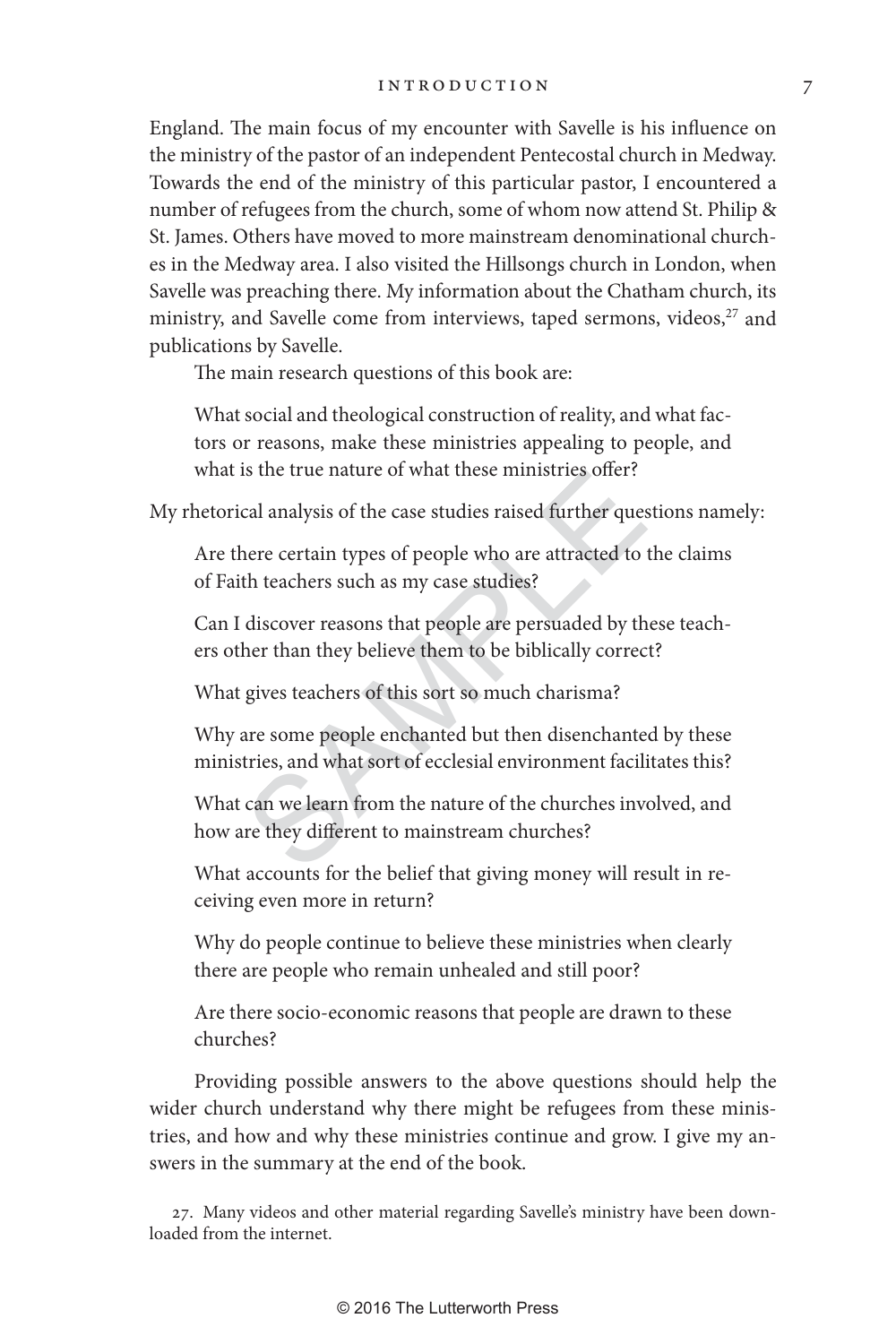## **Structure of the Book**

al of Scottish commonsense philosophy and the<br>by the early Puritan leaders. It notes, following<br>culture was ideal for the rise of capitalist attitud<br>ion. Finally, it notes suggestions of neo-Gnostic<br>American Protestants. A This book is in three parts: Part One includes a literature review of other material about the Word of Faith or Health Wealth and Prosperity Movement in chapter 1, and then my initial methodology early in chapter 2. This is followed, in the same chapter, by a historical interpretive theory, which is a general background of American historical cultural theory that examines the concept of American exceptionalism and the distinctiveness of American evangelicalism compared to English evangelicalism. This historical theory continues by examining the national religious heritage, originating from the early Puritan settlers and their Calvinism, and associated "extreme biblicism"28 and electionism. It suggests that this environment, compared to English skepticism, led to a lack of challenge to revivalism and notes the arrival of Scottish commonsense philosophy and the embracing of pragmatism by the early Puritan leaders. It notes, following Weber, that Puritan ascetic culture was ideal for the rise of capitalist attitudes to all life, including religion. Finally, it notes suggestions of neo-Gnostic tendencies among North American Protestants. A religious interpretive theory follows in chapter 3 that examines the roots of Word of Faith in American culture. It plots the rise of positive thinking, American Transcendentalism, New Thought, and the mind-cure, noting the influence of Subjective Idealism, Swedenborgianism, Unitarianism, and Mesmerism. It examines the theology of the likely founder of the mind-cure, Phineas P. Quimby, and other key metaphysical<sup>29</sup> teachers leading to the possible link to E. W. Kenyon and to Word of Faith theology.

Part Two is a rhetorical analysis of my three case studies, and as such is a subordinate, supportive, but vital piece of work that not only illustrates the nature of my case studies' performative rhetoric but reveals the significant pragmatism at work in these ministries.

The rhetorical analysis of part two raises questions about the sort of people who are drawn to these ministries and the charismatic leaders involved. What sort of churches result from the teachings of these leaders? Why do people think that giving money away, especially to leaders, will result in them receiving more back for themselves? Why do people continue to be drawn to ministries of this sort when there are many who are not healed and remain poor? Are there socio-economic reasons that people are drawn to these churches?

28. I understand this term to mean total dependence on a literalist approach to bible texts with no place for theological reason or consideration of the context of biblical statements.

29. See definition of "metaphysics" early in chapter 1.